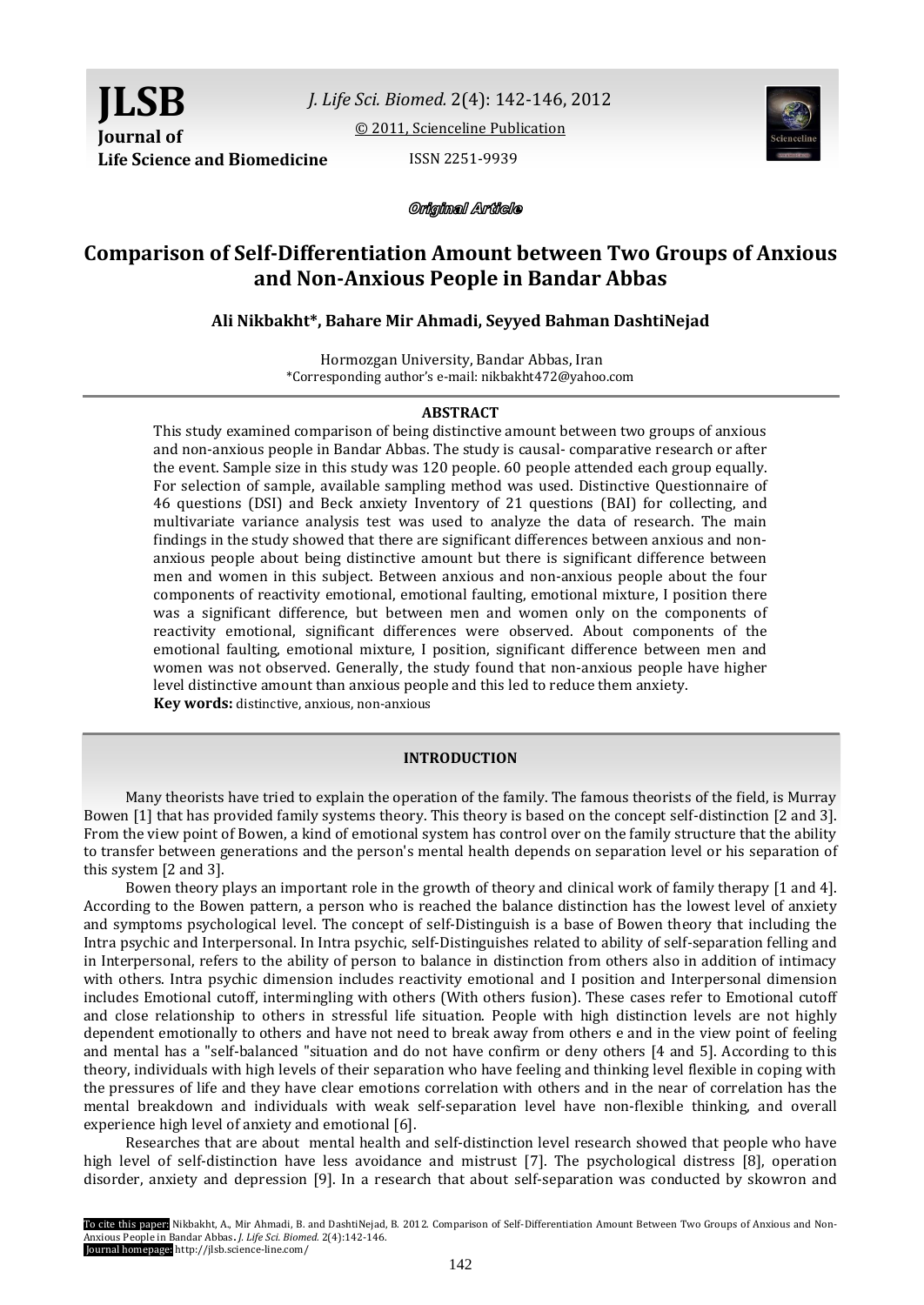Friedlander [10] results showed that, between the high level self-distinction and down level of syndrome, mental illness there is a relationship and they stated that 42 percent of the variance of distress be determined by selfdistinction. In another study, which was conducted by peleg-popko [11] the results showed that between selfdistinction and social anxiety and symptoms of mental illness, there is a negative relationship. In another study with 221 young people by skowron et al [12], was performed, findings showed that the self-distinction has a significant relationship with subjective well-being. Two other studies that tested Bowen theory was conducted in different cultures reached the same conclusions, one by tuason [8], was performed with the Philippian sample, the results showed that between self-distinction, the mind Welfare and anxiety, there is negative relationship, that their results were similar to the results of two American samples.

Bhatt, in research concerning the family functions system, physical health concluded that poor family relationships cause emotional reactions such as anger, fear, grief, physical arousal and heart rate increasing [13]. Several Research show negative effects of anxiety and stress on physical health while self-distinction of family about Bowen theory and in background researches has positively correlated with anxiety [14].

Results show that the dynamic of a mixed family, that are specified with emotional dependence, lack of autonomy and the one extreme (high support), may cause a sense of confusion, stress and anxiety in a family. These relationships help us to understanding of family processes such as making triangle [12].

Basis on the results of previous researches, the aim of performing this research is examination of selfdistinction amount between two groups of anxious and non-anxious in Bandar Abbas.

## **MATERIALS AND METHODS**

This study is causal-comparative research or after the event. Statistical society of this study included all anxious and non-anxious individuals in Bandar Abbas. Sample size in his study was 120 people, including 60 nonanxious individual and 60 anxious individuals who were selected by available sampling method. Questionnaire of self-distinction (DSI)

This questionnaire is made by skowron [12] that has 46 questions that is used to measure the differentiation of self-distinction. Its main focus is on the important relationships of life and current relationships with family, and it is now [12]. This questionnaire is composed of 4 subscales included the reactivity emotional (11 questions = ER ), intermingling with others (12 questions= FO ), I position (11 items = IP ), Emotional cutoff (12 questions= EC ) [12].

Knerr [4] is reported total Cronbach's Alpha reliability 0.90 and the reliability range of 0.76 to 0.86. The validity of this questionnaire is confirmed by Skiyan using of comments of 10 experts in this field [15].

### **Beck Anxiety Inventory (BAI)**

Beck Anxiety questionnaire, is a self-administered questionnaire that is provided for measures severity of anxiety in adolescents and adults. This questionnaire is a scale with 21 substances that subjects in each of case, one of the four options, which reflects the anxiety are choose. Four options for each question in a range from 0 to 3 are scored. Each of the test substance describe one of the common symptoms of anxiety (subjective symptoms, physical, and fear). Studies show that this test has high reliability and validity [16].

#### **RESULTS**

The first research hypothesis**:** according to sex (female and male), between anxious and non-anxious individuals, about the level of "distinction", there are differences.

| <b>Table 1.</b> The variance analysis of multivariate of group type |           |     |           |          |       |  |
|---------------------------------------------------------------------|-----------|-----|-----------|----------|-------|--|
| <b>Source</b>                                                       | <b>SS</b> | DF  | <b>MS</b> |          |       |  |
| Type (non-anxious and anxious)                                      | 224208.07 |     | 224208.07 | 40648.97 | 0.000 |  |
| Gender (male and female)                                            | 9.07      |     | 9.07      | 0.16     | 0.68  |  |
| Interactive effects (gender and type of group)                      | 261.07    |     | 261.07    | 4.73     | 0.03  |  |
| Error                                                               | 6397.10   | 116 | 55.15     |          |       |  |
| <b>Total</b>                                                        | 230876.32 | 119 |           |          |       |  |

**Table 1.** The variance analysis of multivariate of group type

To test this hypothesis, statistical analysis of multivariate analysis of variance (MANOVA) was used. As Table 1 shows the observations, based on the independent variable of type of people (non- anxious and anxious), with  $F = 40648.97$  in the alpha level  $P = 0.000$  there are significant differences in the distinction. According to the independent variable of gender with  $F = 0.16$ , in Alpha level P=0.51, the significant difference was not observed in distinction. Interactive effects between gender and type of group (non-anxious and anxious) with  $F =$ 4.73, in the alpha level  $P = 0.03$  Significant differences in the distinction is created. Generally, from two main effects, only main effect of type of people (non-anxious and anxious) and interactive effects of gender (men and women) on the type of group (non-anxious and anxious) in distinction have created significant differences and the effect of gender (female and male) in distinction has not created any significant difference.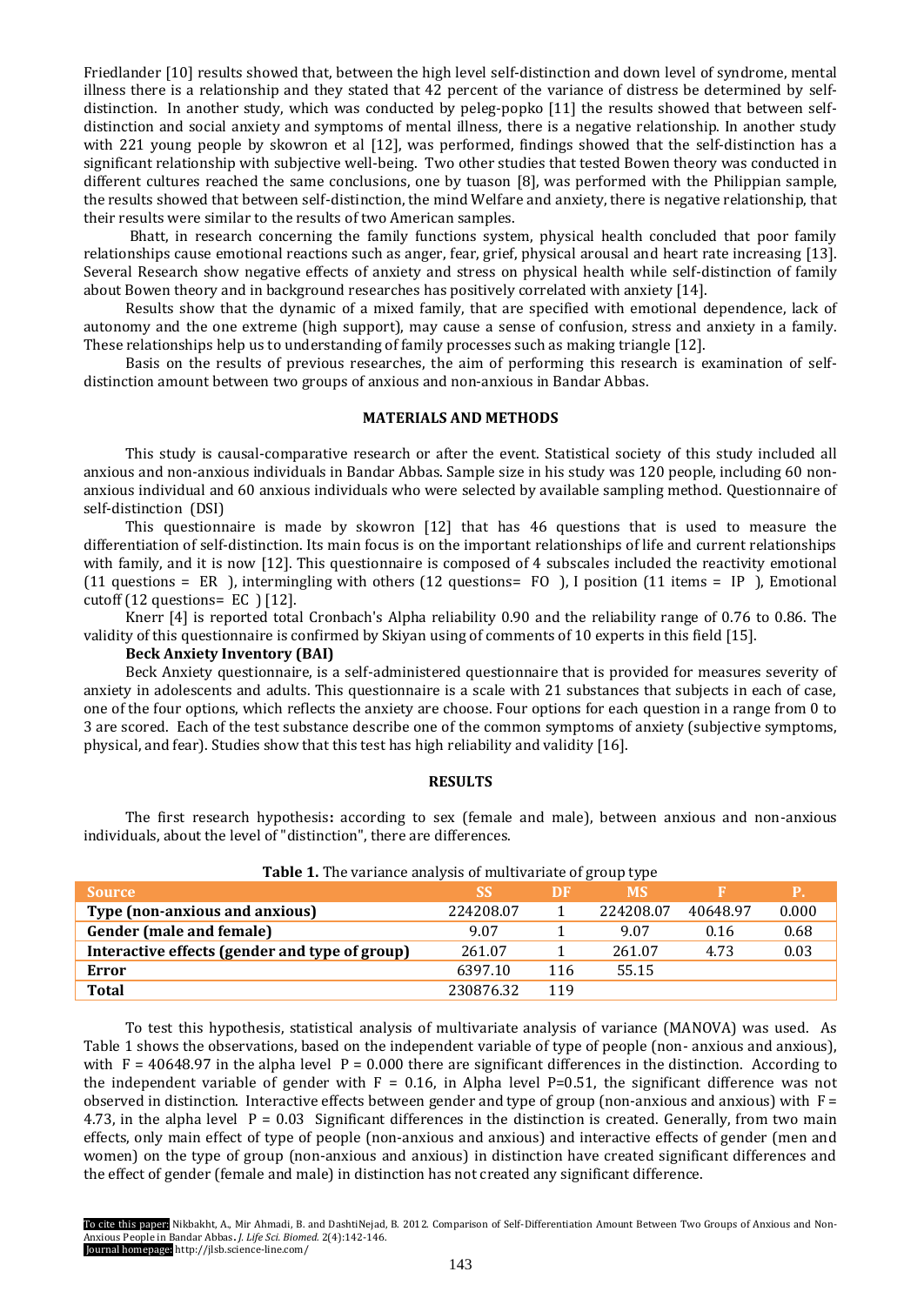**Second research Hypothesis:** based on sex (female and male), between non-anxious and anxious individuals, about the level of "emotional reactivity", there is significant difference.

**Table2.** The variance analysis of multivariate of group type (non-anxious and anxious) and gender on emotional reactivity

| <b>Source</b>                                  | <b>SS</b> | DF  | <b>MS</b> |          | Р.    |
|------------------------------------------------|-----------|-----|-----------|----------|-------|
| <b>Type (non-anxious and anxious)</b>          | 48000.00  |     | 48000.00  | 4272.560 | 0.000 |
| Gender (male and female)                       | 1.20      |     | 1.20      | 4.11     | 0.049 |
| Interactive effects (gender and type of group) | 4.80      |     | 4.80      | 0.42     | 0.51  |
| Error                                          | 1303.20   | 116 | 11.23     |          |       |
| <b>Total</b>                                   | 49309.20  | 119 |           |          |       |

To test this hypothesis, statistical analysis of multivariate analysis of variance (MANOVA) was used. As table 2 shows the observations, based on the independent variable of type of people (non- anxious and anxious), with  $F = 4272.560$  in the alpha level  $P = 0.000$  there are significant differences in emotional reactivity. According to the independent variable of gender with  $F=4.11$  in Alpha level P=0.049, there is significant difference. Interactive effects between gender and type of group (non-anxious and anxious) with F=0.42, in the alpha level P=0.51Significant differences in the distinction is not created. Generally, from two main effects, type of people (non-anxious and anxious) and interactive effects of gender (men and women) on the type of group (non-anxious and anxious) in distinction have created significant differences and the effect of gender (female and male) on group type in emotional reactivity has not created any significant difference.

**The third research hypothesis:** according to sex (female and male), between individuals non-anxious and anxious people, about the level of "Emotional cutoff ", there is significant difference.

**Table 3.** The variance analysis of multivariate of group type (non-anxious and anxious) and gender on Emotional

|                                                | cutoff    |     |           |         |       |
|------------------------------------------------|-----------|-----|-----------|---------|-------|
| <b>Source</b>                                  | <b>SS</b> | DF  | <b>MS</b> |         | Р.    |
| Type (non-anxious and anxious)                 | 53046.07  |     | 53046.07  | 1539.06 | 0.000 |
| Gender (male and female)                       | 6.07      |     | 6.07      | 0.17    | 0.67  |
| Interactive effects (gender and type of group) | 21.67     |     | 21.67     | 0.62    | 0.42  |
| Error                                          | 3998.10   | 116 | 34.46     |         |       |
| <b>Total</b>                                   | 57071.92  | 119 |           |         |       |

To test this hypothesis, statistical analysis of multivariate analysis of variance (MANOVA) was used. As table 3 shows the observations, based on the independent variable of type of people (non- anxious and anxious), with  $F = 1539.06$  in the alpha level  $P = 0.000$  there are significant differences in Emotional cutoff. According to the independent variable of gender with  $F=0.17$ in Alpha level P=0.67, there is no significant difference. Interactive effects between gender and type of group (non-anxious and anxious) about level of emotional development with F=0.62, in the alpha level P=0.42 there isn't significant difference. Generally, from two main effects, only type of people (non-anxious and anxious) has created significant differences in Emotional cutoff level. The effect of gender (female and male) and the effect of gender interactive on group type in Emotional cutoff level have not created any significant difference.

**The fourth research hypothesis:** according to sex (female and male), between non-anxious and anxious individuals, about the level of "Emotional intermingling ", there is significant difference.

| Table 4. The variance analysis of multivariate of group type (non-anxious and anxious) and gender on Emotional |
|----------------------------------------------------------------------------------------------------------------|
| intermingling                                                                                                  |

|                                                | $\frac{1}{2}$ |     |           |         |           |
|------------------------------------------------|---------------|-----|-----------|---------|-----------|
| <b>Source</b>                                  | <b>SS</b>     | DF. | <b>MS</b> |         | <b>P.</b> |
| Type (non-anxious and anxious)                 | 57290.70      |     | 57290.70  | 8748.97 | 0.000     |
| Gender (male and female)                       | 24.30         |     | 24.30     | 3.71    | 0.057     |
| Interactive effects (gender and type of group) | 86.70         |     | 86.70     | 13.24   | 0.000     |
| Error                                          | 759.60        | 116 | 6.54      |         |           |
| <b>Total</b>                                   | 58161.30      | 119 |           |         |           |

To test this hypothesis, statistical analysis of multivariate analysis of variance (MANOVA) was used. As table 4 shows the observations, based on the independent variable of type of people (non-anxious and anxious), with  $F = 8748.97$  in the alpha level  $P = 0.000$  there are significant differences in Emotional intermingling. According to the independent variable of gender between two groups of men and women with F=3.71 in Alpha level P=0.057, there isn't significant difference. Interactive effects between gender and type of group (non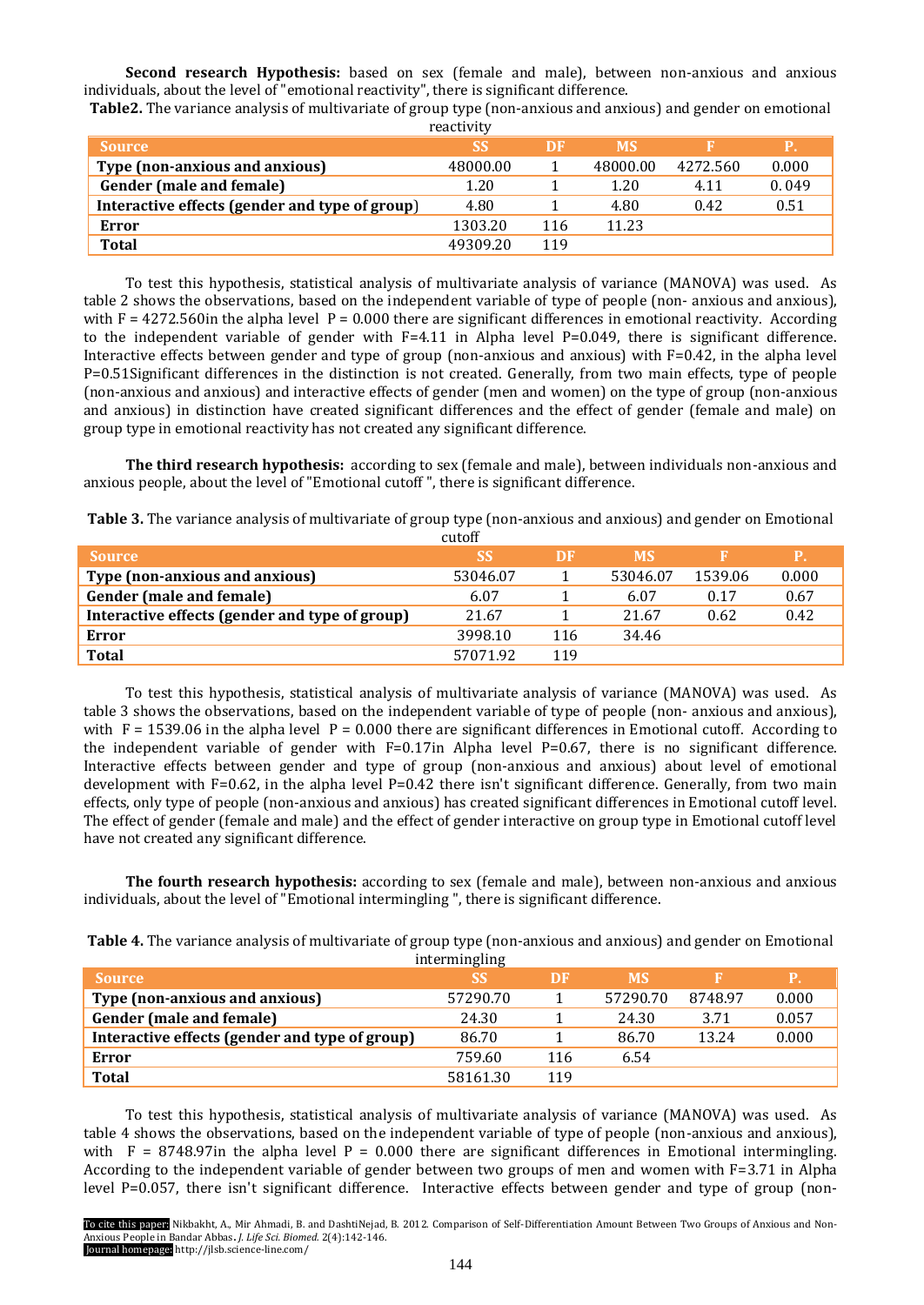anxious and anxious) about level of Emotional intermingling with F=13.24, in the alpha level P=0.000 there is significant difference. Generally, the main effect of type of group (non-anxious and anxious) and gender have not created significant differences in Emotional intermingling. The main effect of gender (female and male) has not created significant differences in Emotional intermingling.

**Fifth Research Hypothesis:** according to sex (men and women), between anxious and non-anxious individuals, the level of "My position", there are differences.

|                                                | position  |     |           |         |           |
|------------------------------------------------|-----------|-----|-----------|---------|-----------|
| <b>Source</b>                                  | <b>SS</b> | DF  | <b>MS</b> |         | <b>P.</b> |
| Type (non-anxious and anxious)                 | 46334.70  |     | 46334.70  | 2380.55 | 0.000     |
| Gender (male and female)                       | 10.80     |     | 10.80     | 0.55    | 0.458     |
| Interactive effects (gender and type of group) | 86.70     |     | 86.70     | 4.45    | 0.037     |
| Error                                          | 2257.80   | 116 | 19.46     |         |           |
| <b>Total</b>                                   | 48690.000 | 119 |           |         |           |

**Table 5.** The variance analysis of multivariate of group type (non-anxious and anxious) and gender on my

To test this hypothesis, statistical analysis of multivariate analysis of variance (MANOVA) was used. As table 5 shows the observations, based on the independent variable of type of people (non-anxious and anxious), with  $F = 2380.55$  in the alpha level  $P = 0.000$  there are significant differences in my position. According to the independent variable of gender between two groups of men and women with  $F=0.55$  in Alpha level P=0.458, there isn't significant difference. Interactive effects between gender and type of group (non-anxious and anxious) about I- position with  $F=4.45$ , in the alpha level P=0.037 there is significant difference. Generally, the main effect of type of group (non-anxious and anxious) and the effect of gender Interactive on group type group (non-anxious and anxious) have created significant differences in my position. The effect of gender (female and male) has not created significant differences in me- position.

# **DISCUSSION**

This study was done in order to compare distinction amount between two groups of non- anxious and anxious people. Findings from multivariate analysis of variance showed that between non- anxious and anxious people about distinction amount and its components, there are significant differences, namely non- anxious people have higher distinction, lower reactivity, lower emotional faulting, low Emotional intermingling and higher I- position than anxious individuals. Results of current research findings are consistent with pervious researches [7, 8, 9, 10, 11 and 14].

In explaining these findings can be said that low level of distinction according to the Bowen can be pulled psychological and interpersonal problems. Bowen believed that the main reason for mental illness signs is the absence of distinction in the family system. No distinction means a lack of enough clear boundaries for maintaining individual identity and intimacy. Differentiated individuals have the ability to control their interpersonal relationships. People with high distinction awareness of their emotions and are able to measure the position. These people, have ability to seamlessly grow in intimate relationships and can in deep relationships, keep calm and comfortable, therefore are avoided Emotional fusion or emotional cut off to adjust its internal tensions, while the less differentiated people, or to be disposed fusion with others, So, with the separation from important people in life come down or the fault of their emotional and so when faced with emotional intimacy, show anxiety reactions. Emotional reactivity is case that his feeling is dominant on his intellect and logic and he in various situations only with emphasis on the emotional climate and the environment, regardless of possible logical solutions, makes decisions, so in dealing with life problems behave as emotional. So person is suffering from chronic anxiety and this can cause new problems. Also can be said, since people with high emotional reactivity can't in deal with situations and problems of life use their knowledge well and is not capable to choose innovative and effective responses, so in dealing with situations, deal problem and this leads to increase level of their anxiety. People who of emotional and physical have faulting of their parents, are in trouble in their nuclear families and are elusive of the problems that occur in life. Separation of emotional keeps triangles with any change, it prevents more distinction. Emotional cutoff can be occurred as physical separation or a form of emotional detachment. Different findings indicate that whatever emotional escape level of people be more, that means whatever they were more in the family projection process, and whatever they have been used more unsuitable strategies to escape the unresolved emotional relationship of their families, they have a higher anxiety level, that these findings are consistent with the concepts of Bowen theory. So it seems, people with high levels of emotional cutoff, have had difficulty communicating with others and usually deal with issues have been used withdrawal pattern. There are various degrees of intermingling in human emotional and intellectual Systems. High intermingling does not allow to distinct itself from others. Intermingling also refers to two aspects of emotional immaturity: firstly, there is a kind of feeling and thinking of the intermingling that because of the